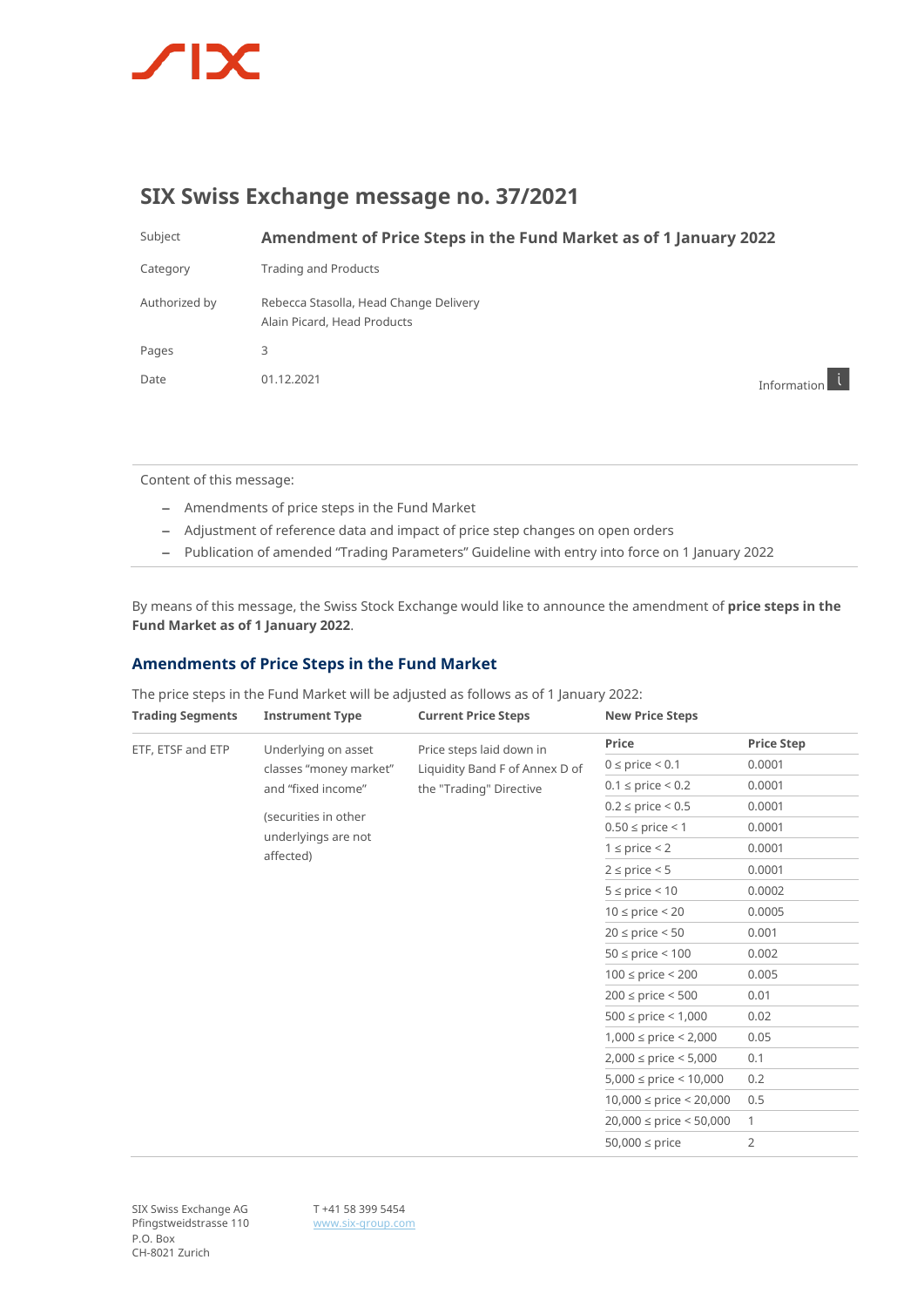| <b>Trading Segments</b>               | <b>Instrument Type</b>                     | <b>Current Price Steps</b>                                                            | <b>New Price Steps</b>                                                                                        |  |
|---------------------------------------|--------------------------------------------|---------------------------------------------------------------------------------------|---------------------------------------------------------------------------------------------------------------|--|
| ETF, ETSF, ETP and<br>Sponsored Funds | Securities with IPY as<br>trading currency | Price step 1.00 regardless of the<br>order price                                      | The price steps generally apply as laid<br>down in Liquidity Band F of Annex D of<br>the "Trading" Directive. |  |
|                                       | Reference price<br>exceeding 100,000       | Price steps laid down in<br>Liquidity Band F of Annex D of<br>the "Trading" Directive | If the reference price exceeds 100,000,<br>the price step amounts to 10 regardless<br>of the order price.     |  |

The price steps in the "Quote on Demand" trading service are not affected by these adjustments.

### **Adjustment of Reference Data**

The abovementioned price steps will be adjusted on 30 December 2021 (last trading day in 2021) after the close of trading and **effective as of the first trading day on 3 January 2022**.

Participants will receive the final allocation of the instruments to the respective price step on 30 December 2021 in the "TradedInstrument.txt" file provided via the Reference Data Interface (RDI). The price steps tables are also available via the "PriceStep.txt" file of the Reference Data Interface (RDI) and as of 3 January 2022 also via the ITCH Market Data Interface (IMI).

## **Impact of Price Step Changes on Open Orders**

In the course of the migration to the new price steps, the Swiss Stock Exchange **will not delete all open orders from the order books** in the affected instruments. Only open orders which do not conform to the new price step of the instrument will be deleted from the order books. An order is deemed not to conform if the order cannot be divided by the new price step without a remainder (Example: order of 101 entered at an old price step of 1.00 / new price step 10).

On 3 January 2022 (first trading day after the change), at the start of the business day at 06:00 CET, all "good-till-date" orders which do not conform to the new price steps of the respective instrument will be deleted from the order books by SIX Swiss Exchange AG. These deleted orders will be included in the STI Morning Snapshot (*with ExecType = 'Canceled', OrdStatus = 'Canceled' and the cancelation reason (text) in FIX tag 58 of the Execution Report MsgType=8*). Participants are responsible for re-entering the corresponding orders with a valid price step into the order books by the start of trading on 3 January 2022.

### **Trading Regulations**

The following Guideline of SIX Swiss Exchange AG is affected by the amendment of price steps in the Fund Market and has been amended accordingly:

- **Guidelines** of SIX Swiss Exchange AG
	- "Trading Parameters" Guideline

The revised Guideline enters into force on 1 January 2022 and is now published under the following link: [https://www.six-group.com/en/products-services/the-swiss-stock-exchange/trading/trading](https://www.six-group.com/en/products-services/the-swiss-stock-exchange/trading/trading-provisions/regulation.html#scrollTo=guidelines)[provisions/regulation.html#scrollTo=guidelines](https://www.six-group.com/en/products-services/the-swiss-stock-exchange/trading/trading-provisions/regulation.html#scrollTo=guidelines)

A detailed list of the amendments to the Guideline can be found under the following link: <https://www.ser-ag.com/en/resources/laws-regulations-determinations/archive.html>

The Swiss Stock Exchange continuously strives to expand and optimize its range of services and products, as well as its SWXess trading platform. Our participants can benefit from the improvements, which will ensure continued efficiency in trading on the exchange.